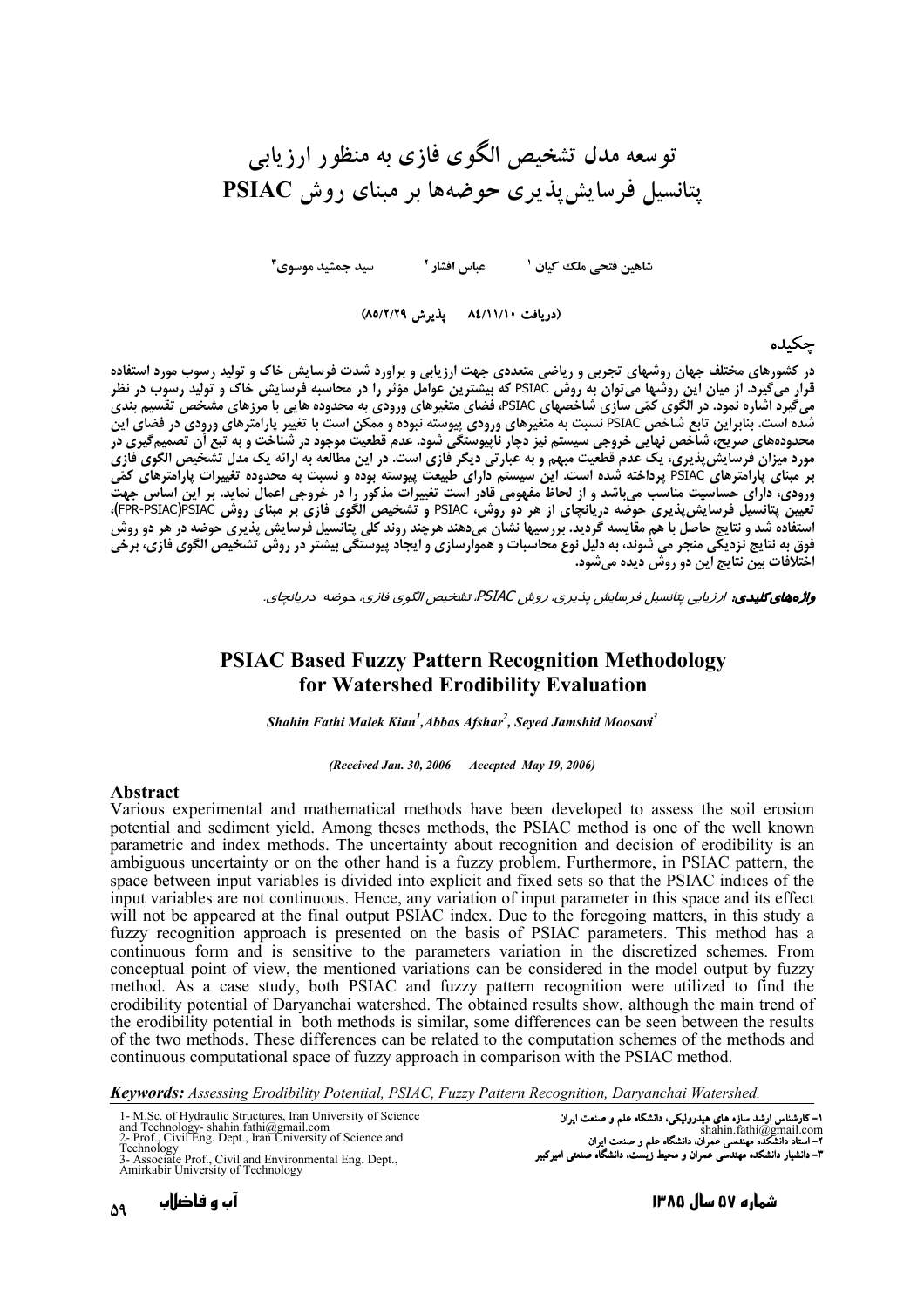١- مقدمه

سالهای زیادی تلاش شده است تا اتلاف خاک در اراضی شیبدار برآورد شود و با تنظیم برنامه استفاده از زمین، حاصـلخیزی آن را حفظ کنند. این امر موجب گردیده تا متخصـصان در یـی درک فرآیندهای مختلف فرسـایش باشـند. ایـن روشـها در ابتـداکیفـی و مبتنے پیر یک شیاخص منفیرد بودنید. بیا افیزایش تعبداد دادہھیا، معادلاتي مبتني بر چند شاخص به وجود آمدند. اولين بار ولنـي ٰ در اواخر قرن نوز دهم دربـار ه فرسـايش مطالعـاتي انجـام داد. ميلـر <sup>۲</sup> در سال ۱۹۱۷ روی رواناب و فرسایش و ماسگری <sup>۳</sup> در خلال سـالهای ١٩٣٠ دربـاره فرسـايش پاشـماني تحقيـق كردنـد. اولـين مطالعـه تفضیلی درباره باران طبیعی توسط لاوز<sup>۴</sup>در سال ۱۹۴۰، مطالعـات الیسون<sup>۵</sup> در سال ۱۹۴۴ روی عمل مکانیکی قطـرات بـاران بـر روی خاک و مطالعات ماسگری در سال ۱۹۴۷ بـر روی عامـل بـارش در فرسايش خاك انجام گرفت [۱]. بـا مطالعـات زيـاد درايـن بـاره و بررسی پارامترهای متنوع و تعمیم دادن آن در حوضه هـای مختلـف سـرانجام در سـال ۱۹۶۰ معادلــه فرســايش و توليــد رســوب در حوضههای آبخیز توسط و بیشمایر <sup>۶</sup> و اسـمیت<sup>۷</sup> پسشنهاد شـد کـه در حال حاضـر بـه عنـوان معادلـه جهـاني تلفـات خـاک در بـسياري از کشورهای دنیا مورد استفاده قبرار مے گیرد [۱]. از پین روشیهای ۔<br>تجربے ارائــه شــده در دنیــا، چنــدین روش از مقبولیــت بیــشتری برخوردار بوده و برای برآورد شدت فرسایش خاک و تولید رسـوب در حوضههای آبخیـز مـورد اسـتفاده قـرار مـیگیرنـد. از جملـه ایـن روشهای متبداول، مے تبوان بنه EPM ،PSIAC ،USLE و روش FAO اشاره نمود.

تئوري هاي جديد در رابطه با مـدل سـازي عـدم قطعيـت، طـي دهههای اخیـر ارائـه و در حـوزه هـای مختلـف مهندسـی بـه خـدمت گرفته شده است که تئوري فـازي از آن جملـه اسـت. از کاربردهـاي تئوري فازي در زمينه مطالعات منابع طبيعي مي توان بـه مطالعـات آندراس^در آلمان برای تشریح عناصّر مؤثر در چرخه هیـدرولوژی، میترا و همکاران<sup>۹</sup> در آمریکـا بـرای پـیش بینـی فرسـایش خـاک در حوضههـاي آبخيـز بـزرگ ، فيـولى `` و زريهـان`` در اتيـويي بـراي

بررســي ارتبــاط اثــرات انــساني و يوشــش گيــاهي، ايرتونگــا<sup>۱۲</sup> و داکستین ۱۳ در آریزونای آمریکا برای مدلهـای بارنـدگی- روانـاب (۲۰۰۰)، ترن و همکاران <sup>۱۴</sup> در آمریکا برای اصلاح عملکـرد معادلـه جهانی فرسایش خاک (RUSLE)، کشاورز بخشایش در ایـران بـرای بررسي فرسـايش پـذيري حوضـه آبخيـز رودخانـه اوجـان چـاي در آذربايجـان شـرقي، رسـتمي و همكـاران در ايـران بـراي پـيش,بينـي رسوب معلق حوضههاي آبخيز فاقد آمار اشاره نمود [٢].

در این مطالعه، از روش PSIAC <sup>۱۵ ک</sup>مه یکبی از روشـهای تجربـی متداول بر آورد شدت فرسایش و میزان رسوبدهی در حوضه هاست و در مقايسه با ساير روشهاى تجربى موجود بيشترين عوامل مؤثر را در محاسبه فرسایش خاک و تولید رسوب در نظر می گیرد، استفاده شده است.

مطالعه حاضر بر مبناي پذيرش ايـن واقعيـت كـه عـدم قطعيـت موجـود در شـناخت و بـه تبـع آن تـصميم گيـري در مـورد ميـزان فرسایش پذیری، یک عدم قطعیت مبهم و بـه عبـارتی دیگـر فـازی است. همچنین بهتر است در الگوی کمّی سـازی عـددی شاخـصهای PSIAC فضای ورودی متغیرهای کمّی به محدوده هایی نَـرم، تقـسیم بنـدي شـوند. ايـن نـوع ايجـاد پيوسـتگي از طريـق فـازي سـازي متغیرهـای دخیـل در روش PSIAC، از لحـاظ شـهودي و مفهـومي تناسب و سنخیت بیشتری با واقعیت خواهـد داشـت. در كنـار ایـن ایجاد پیوستگی، سیستم های فازی نسبت بـه تغییـرات متغیـر هـای ورودي خود حساسيت لازم را نيز دارند و به لحاظ مفهـومي قادرنـد تغییرات مذکور را در خروجی اعمال نمایند.

در انتها برای ارائه مقایسه عددی بین ارزیابی فرسـایش پـذیری حوضه ها بـر مبنـاي روش PSIAC و روش تـشخيص الكـو و نـشان دادن توانایی روش جدید ارائه شده در ارزیابی فرسایش حوضهها، از اطلاعات مربوط به حوضه آبخیز دریانچای استفاده شده است.

# ٢- روش تحقيق ۲-۱- تشخیص الگو

منظور از تشخیص یک الگو، دستیابی به یکی از طبقات از پیش تعیین شده است کـه بیـشترین شـباهت را بـا الگـوی ورودی داشـته باشد. تحقیقات در این زمینه با آشکار شدن قابلیتهای کامپیو ترهـای دیجیتال در پردازش وسیع اطلاعات در سالهای ۱۹۵۰ شـروع شـد. روشهای مختلفی در تشخیص الگو به کار گرفته مبی شـود کـه بـه دو

 $1$ Wollny

 $2$  Miller

 $3$  Musgraye Laws

Ellison

Wischmeier

Smith

Andras

Mitra et al.

 $10$  Feoli

 $11$ Zrihun

 $12$  Ertunga

<sup>&</sup>lt;sup>13</sup> Duckstein

 $14$ Tran et al.

<sup>&</sup>lt;sup>15</sup> Pacific Southwest Inter-Agency Committee(PSIAC)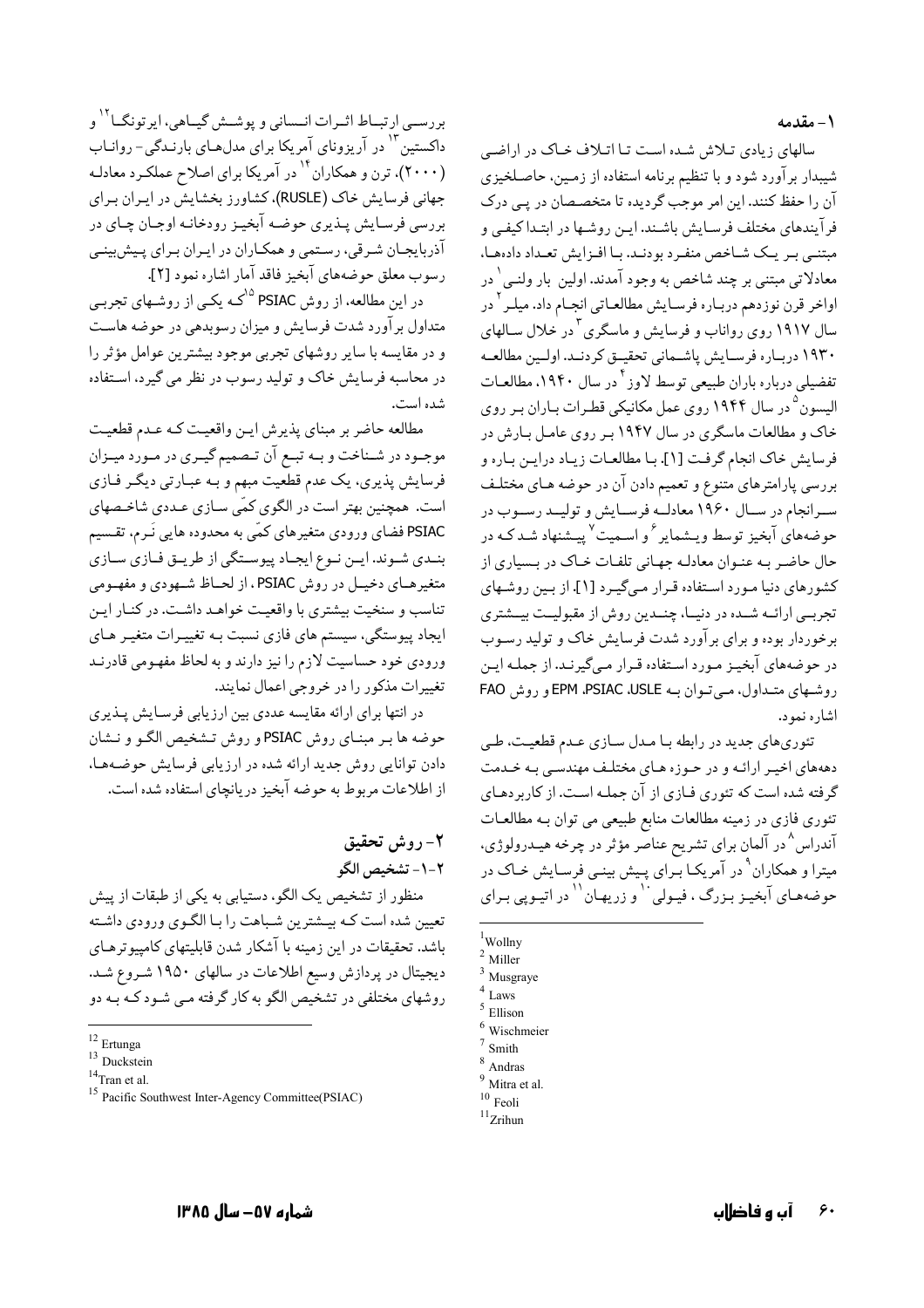گروه کلی، با راهنمـا<sup>\</sup> و بـدون راهنمـا<sup>۲</sup> تقـسیم مـیگردنـد. روش بـا راهنما، هنگامی استفاده می شود که میزان تعلق الگوهای موجـود بـه كلاسهاي مختلف (الگوهاي برچسب خورده) مشخص باشد. در ايـن روش، قانون کلاسه کننده بـه کمـک الگوهـای برچـسب خـورده بـه دست مے آید.

در روش بـدون راهنمـا از الگوهـاي برچـسب خـورده اسـتفاده نمی شود. از این جهت به آنها روش بدون راهنما گفته مـی شـود. بـه وسیله ایـن روش تعـداد محـدودي الگـوي ناشـناخته بـه چنـد گـروه تقسیم میگردد. این کلاسها شامل الگوهـایی مـیشـوند کـه در یـک فضای ویژگی خاص، نزدیک به هم قرار گرفتهاند. به همین دلیـل بـه روشهای بدون راهنما، روشهای خوشه بندی <sup>۳</sup>نیز میگویند.

در سالهای اخیر، تئوری مجموعه های فـازی کـارایی زیـادی در تشخيص الگو پيدا نموده است و اين از آن جهت است كه بـه كمـك مجموعههای فازی، میتوان عدم قطعیت موجود در تشخیص الگوها را مدلسازی نمود و تا حد ممکن به شیوه تشخیص انـسانی نزدیـک شد. فازی بودن مربوط به پدیده هایی است کـه تبیـین آنهـا بـه طـور قطعی ممکن نیست. عـدم قطعیـت در ایـن حالـت بـه وسـیله تـابع عضویت<sup>۴</sup> اعضاء به مجموعه ای که ویژگ<sub>ی</sub> مـورد نظـر از طریـق آن تعريف شده است، بيان مي گردد.

PSIAC , وش PSIAC

روش PSIAC در سال ۱۹۶۸ میلادی توسط کمیته مدیریت آب در آمریکا برای محاسبه شدت فرسایش خیاک و تولید رسوب

 $1$  Supervised

 $3$  Clustering

<sup>4</sup> Membership Function

مناطق خشک و نیمه خشک غرب ایالات متحده آمریکا ارائه شـد و در یک حوضه آبخیز تحقیقاتی به نام والنات گالش<sup>0</sup> واقع در جنوب شرقی ایالت آریزونای آمریکا آزمایش شد [۳].

در این روش تأثیر و نقش نُه پارامتر مهم و مـؤثر زمـین شناسـی سطحي، خاک، آب و هوا، رواناب، پـستبي و بلنـدي، پوشـش زمـين، كاربري زمين، وضعيت فعلى فرسايش در سطح حوضه، فرسايش رودخانهای و حمل رسوب، در فرسایش خاک و تولید رسوب در حوضه آبخیز ارزیابی می گردد. بسته به شـدت و ضـعف هـر عامـل، عددي به آن نسبت داده مي شود و سرانجام با در نظر گرفتن مجموع اعداد به دست آمده برای عوامل مختلف، میزان رسوبدهی حوضه برآورد میشود [۳ و ۴]. با استفاده از رابطه ۱، مقدار کمّی رسوبدهی در مدل PSIAC قابل محاسبه است:

 $Qs = 38.77e^{0.0358R}$ در این معادلـه Q<sub>s</sub> میـزان رسـوبدهی ( m<sup>3</sup> /km2.yr ) و R جمـع امتيازات عوامل نُه گانه يا درجه رسوبدهي است. امتياز عوامل مـؤثر در فرسـايش خـاک و رسـوبدهي در مـدل PSIAC ، در جـدول ١ و

است. ۳- تعیین درجه عضویت مقادیر اسـتاندارد پارامتر هــای روش

كلاس هاي شدت رسوبدهي درمدل PSIAC ، در جدول ٢ ارائه شده

**PSTAC** در روش PSIAC هر پارامتر، خود به کلاسهای مختلفی تقسیم شده است. کلاس های کلاسه بندی شده هر پارامتر در جندولهای ۳ تا ۱۱ ارائه شده است. با توجه به کلاسهبنــدي روش PSIAC، با یک

 $5$  Walnut Gulch

| عوامل                         | حدود امتياز          |
|-------------------------------|----------------------|
| زمین شناسی سطحی               | $\cdot$ ا تا $\cdot$ |
| خاک                           | $\cdot$ ' تا $\cdot$ |
| آب و هوا                      | $\cdot$ ' تا $\cdot$ |
| رواناب                        | $\cdot$ ا تا $\cdot$ |
| پستي و بلندي                  | $\cdot$ ۲ تا $\cdot$ |
| پوشش زمين                     | $-1 \cdot 5 + 1$     |
| استفاده از زمین               | $-1 \cdot 5 + 1$     |
| وضعیت فعلی فرسایش در سطح حوضه | $\cdot$ تا $\circ$   |
| فرسایش رودخانه ای و حمل رسوب  | ٢۵ تا ٠              |

جدول ۱ -امتیاز عوامل مؤثر در فرسایش خاک و رسوبدهی در مدل PSIAC

 $(1)$ 

 $2$  Unsupervised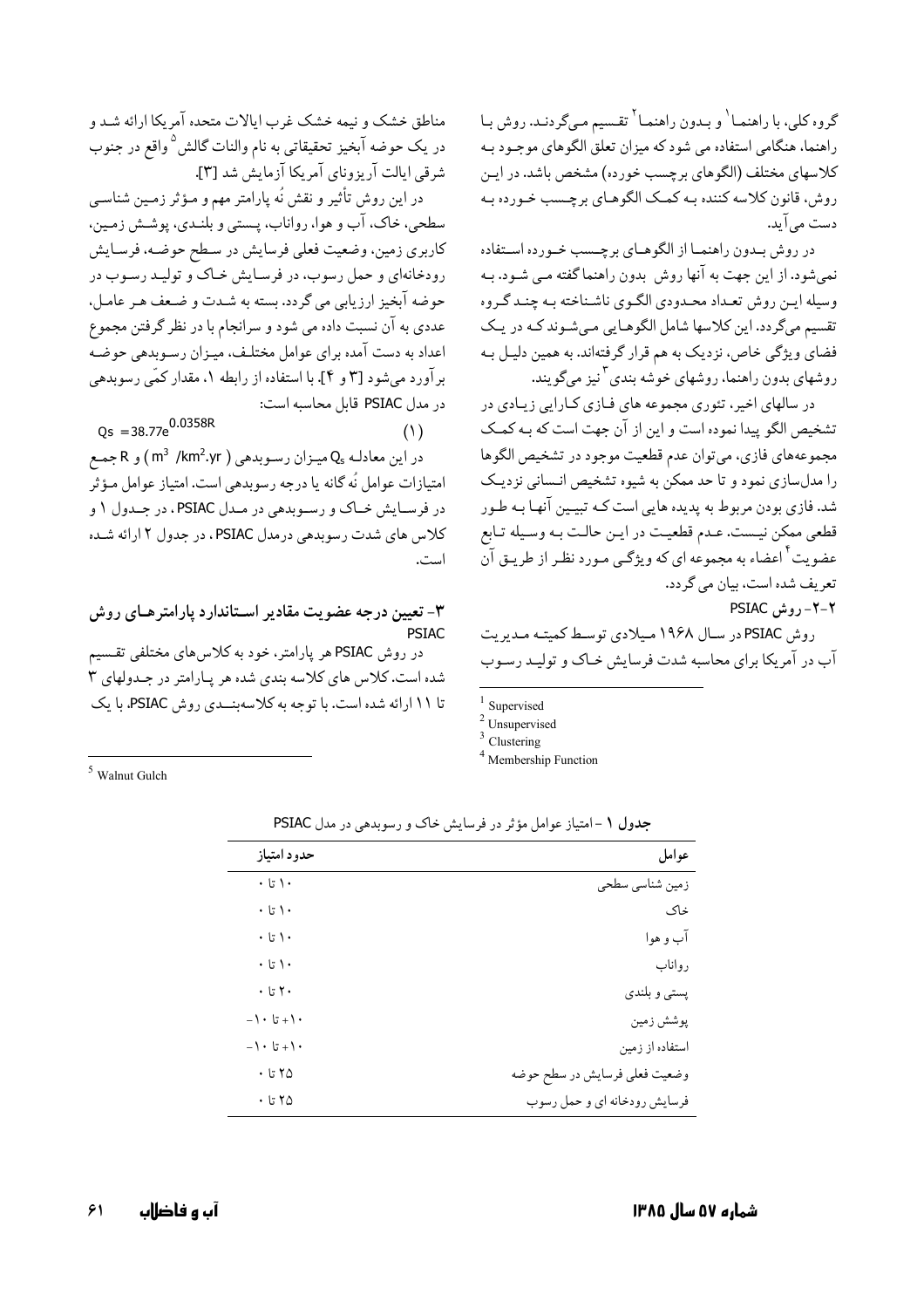| حدود امتياز                     | ر سوبدهی (m3/km2.yr) | شدت رسوبدهی | كلاس |
|---------------------------------|----------------------|-------------|------|
| $\cdot$ - $\tau$ $\Delta$       | $<$ 9 $\triangle$    | خیلی کم     | T    |
| $\mathsf{Y}\Delta-\Delta\cdot$  | $90 - 57$            | کم          | Н    |
| $\Delta$ . - $\vee$ $\Delta$    | 277 - 474            | متو سط      | Ш    |
| $Y\Delta - \lambda \cdot \cdot$ | 479-1479             | ز باد       | IV   |
| $>$ \ $\cdot$ .                 | > ۱۴۲۹               | خیلی زیاد   | ٧    |

جدول ۲-کلاس های شدت رسوبدهی درمدل PSIAC

بندی شده پارامترهای PSIAC را نرمال می کنیم. ماتریس الگوی استاندارد در زیر ارائه شده است:

 $(1)$ 

| $Y = \begin{bmatrix} 0 & 2.5 & 5 & 7.5 & 10 \\ 0 & 2.5 & 5 & 7.5 & 10 \\ 0 & 2.5 & 5 & 7.5 & 10 \\ 0 & 2.5 & 5 & 7.5 & 10 \\ 0 & 5 & 10 & 15 & 20 \\ -10 & -5 & 0 & 5 & 10 \\ -10 & -5 & 0 & 5 & 10 \\ 0 & 5 & 10 & 175 & 25 \\ 0 & 0 & 5 & 10 & 175 & 25 \end{bmatrix}$ |
|--------------------------------------------------------------------------------------------------------------------------------------------------------------------------------------------------------------------------------------------------------------------------|
|                                                                                                                                                                                                                                                                          |
|                                                                                                                                                                                                                                                                          |
|                                                                                                                                                                                                                                                                          |
|                                                                                                                                                                                                                                                                          |
|                                                                                                                                                                                                                                                                          |
|                                                                                                                                                                                                                                                                          |
|                                                                                                                                                                                                                                                                          |

| الگوی سه کلاسه پارامترها مواجه هستیم، ولی خروجی این روش به        |
|-------------------------------------------------------------------|
| یک الگوی پنج کلاسه فرسـایش پـذیری نگاشـت مـي شـود. بـراي          |
| حصول یک الگوی منطقی، خروجی روش PSIAC ثابت نگـه داشـته             |
| شده و متغیرهای ورودی ایـن روش بـه پـنج کــلاس، کلاسـه بنـدی       |
| میشوند، در این صورت یک تشخیص الگوی پـنج کلاسـه حاصـل              |
| خواهد شد. چـون پارامترهـاي بـه كـار رفتـه در روش PSIAC داراي      |
| ماهیتی متفاوت با یکدیگرند. جهت استفاده مؤثر از کلیــه عوامــل در  |
| تجزیه و تحلیل و ایجاد ارتباط بین آنها، ارزشهای مربوط بـه الگـوی   |
| پارامترها تحت قاعـده خاصـي نرمـال شـده انـد. بـه ايـن عمليـات،    |
| استاندارد کردن دادههای PSIACاطلاق می شود. بـا در نظـر گـرفتن      |
| مفهوم فازي"فرسايش پــذيري خيلــي كــم" ، مقــادير الگــوي كلاســه |
|                                                                   |

| جدول۳- تعیین امتیاز عامل زمین شناسی سطحی در تولید رسوب |  |  |  |  |  |  |
|--------------------------------------------------------|--|--|--|--|--|--|
|--------------------------------------------------------|--|--|--|--|--|--|

| $(\,\cdot\,)$ کم      | متوسط ( ۵ )                              | زیاد ( ۱۰ )                         |
|-----------------------|------------------------------------------|-------------------------------------|
| ـ تشكيلات سخت و فشرده | ـ سنگهاي با سختي متوسط و سنگهاي دگرگوني  | ـ مارن و شیل، ماسه سنگ با سیمان سست |
| ۔دولومیت ها           | ـ سنگهاي خرد شده يا هوا زده متوسط        | _گچ و مارنهای انیدریددار            |
| ـلايه هاي بزرگ آبرفتي | ـگسستگی متوسط و سنگ آهک با لایه های ضخیم | ( خرد و تکه تکه شده )               |
|                       | _گرانيت ها ( آذرين )، كنگلومرا           | ـ لایه سنگهای سخت وشیل              |

**جدول۴**- نحوه تعیین امتیاز عامل خاک در تولید رسوب

| $(\,\cdot\,)$ کم               | متوسط ( ۵ )                    | زیاد ( ۱۰ )                                              |  |
|--------------------------------|--------------------------------|----------------------------------------------------------|--|
| ـ داراي درصد زيادي از تخته سنگ | ۔بافت متوسط                    | -بافت ریز با پراکندگی زیاد ، شور ، قلیایی ، دارای قابلیت |  |
| ـرس هاي با ساختمان محكم        | دداراي قطعات تخته سنگي پراكنده | انبساط و انقباض زياد                                     |  |
| ـ بالا بودن مقدار مواد آلي خاک | ـ لایه های آهکی                | ـ سیلت دانه ای و شن ریز                                  |  |
|                                | ـ بافت قلوه سنگي               | ـ بافت شني ، لومي از جنس گرانيت                          |  |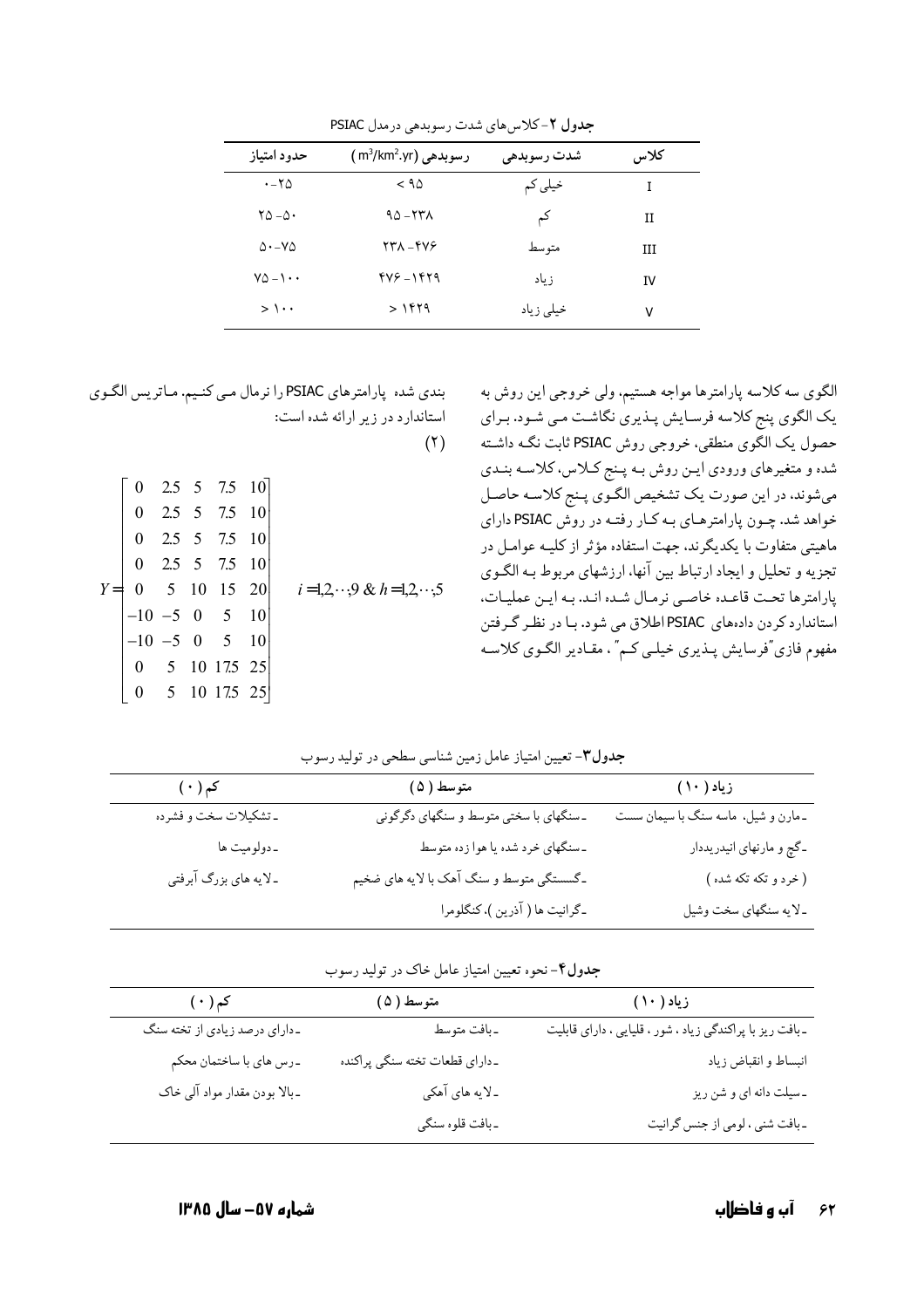| جدول۵- تعیین امتیاز عامل آب و هوا در تولید رسوب |                             |                                                           |  |
|-------------------------------------------------|-----------------------------|-----------------------------------------------------------|--|
| <b>کم (۰)</b>                                   | متوسط (۵)                   | زیاد (۱۰)                                                 |  |
| ـ پايين بودن دبي حداكثر در واحد سطح             | ـ وجود بارندگی با شدت و مدت | ـ بارانهاي چند روزه همراه با دوره هاي كوتاهي از رگبار تند |  |
| ـ حجم كم جريان آب در واحد سطح                   | متوسط                       | -وجود رگبارهای شدید به طور متناوب                         |  |
| -جريانهاي سطحي نادر                             | ۔رگبارهای متناوب            | ـ يخ بستن و ذوب شدن                                       |  |
| ـ خاکهای گروه هیدرولوژیکی A                     |                             | -وجود جريانهاي حاصل از ذوب برف                            |  |

| جدول۶- تعیین عامل رواناب در تولید رسوب |                                  |                                    |
|----------------------------------------|----------------------------------|------------------------------------|
| کم(۰)                                  | متوسط (۵)                        | زیاد (۱۰)                          |
| ـ مناطق با شيب كمتر از ۵ درصد          | ۔دبی حداکثر متوسط                | ـ بالا بودن دبي حداكثر در واحد سطح |
| ۔دشت آبرفتی گسترده                     | ـ حجم متوسط جريان آب در واحد سطح | ـ حجم زياد جريان آب در واحد سطح    |
| ـ خاکهای گروه هیدرولوژیکی A            | خاکهای گروه هیدرولوژیکی B        | ـ خاکهای گروه هیدرولوژیکی C و D    |

|  | <b>جدول۷</b> - تعیین عامل پستی و بلندی در فرسایش خاک و تولید رسوب |
|--|-------------------------------------------------------------------|
|  |                                                                   |

| کم ( ۰ )                              | متوسط ( ۱۰)                               | زیاد (۲۰)                                   |
|---------------------------------------|-------------------------------------------|---------------------------------------------|
| ـ مناطق با شیب آرام (کمتر از ۵ درصد ) | ـ فلاتهاى با شيب متوسط (كمتر از ٢٠ درصد ) | -مناطق با شیب تند ( بیشتر از ۳۰درصد )       |
| ددشت آبرفتي گسترده                    | ـ گسترش متوسط مناطق سیل گیر با واحدهای    | ـ ارتفاع زیاد ، بسترهای با شیب تند و در حال |
|                                       | فیزیوگرافی بادبزنی شکل                    | عميق ترشدن پستي و بلنديها ، سيل گير بودن    |

|  |  | <b>جدول٨-</b> تعیین امتیاز عامل پوشش زمین در مدل PSIAC |  |
|--|--|--------------------------------------------------------|--|
|  |  |                                                        |  |

| کم ( ۱۰ – )                                 | متوسط ( ۰ )                           | زیاد ( ۱۰ )                                  |
|---------------------------------------------|---------------------------------------|----------------------------------------------|
| ـ سطح زمین کاملاً پوشیده از نباتات و بقایای | ـ پوشش گیاهي كمتر از ۴۰ درصد          | ـ پوشش گیاهی کمتر از ۲۰ درصد                 |
| گیاهی و قلوه سنگ (بیش از ۷۰ درصد )          | ـ بقاياي گياهي قابل توجه              | ـ پوشش گیاهی پراکنده و بقایای گیاهی ناچیز یا |
| ـ احتمال رسیدن باران به مواد فرسایش پذیر کم | ـ وجود درخت به طور پراکنده و نامتراکم | فاقد بقاياي گياهي                            |
| است .                                       |                                       | ـ عدم وجود قلوه سنگ در سطح خاک               |

| جدول۹- تعیین امتیاز عامل نحوه استفاده از اراضی در روش PSIAC |  |  |  |  |
|-------------------------------------------------------------|--|--|--|--|
|-------------------------------------------------------------|--|--|--|--|

| کم ( ۱۰ - )               | متوسط (٠)                                     | زیاد ( ۱۰ )                                    |
|---------------------------|-----------------------------------------------|------------------------------------------------|
| ۔زمین بایر                | ـ كمتر از ٢۵ درصد كشت شده                     | ـ بيش از ۵۰ درصد تحت كشت                       |
| ۔میزان چرای محدود         | ـ کمتر از ۵۰ درصدتحت چرای متوسط               | ـ تقريباً تمام سطح تحت چراي متراكم             |
| ـ اشجار به تازگي قطع نشده | ـ کمتر از ۵۰ درصد پوشش جنگلی به تازگی قطع شده | -بقایای گیاهی در تمام سطح به تازگی سوزانده شده |
| ۔بدون جادہ یا معبر        | ـ وجود جاده هاي معمول و ديگر ابنيه            | ـ پوشش جنگلي به تازگي بريده شده                |
|                           |                                               | ـمشهود بودن بريدگيهاي جاده                     |
|                           |                                               |                                                |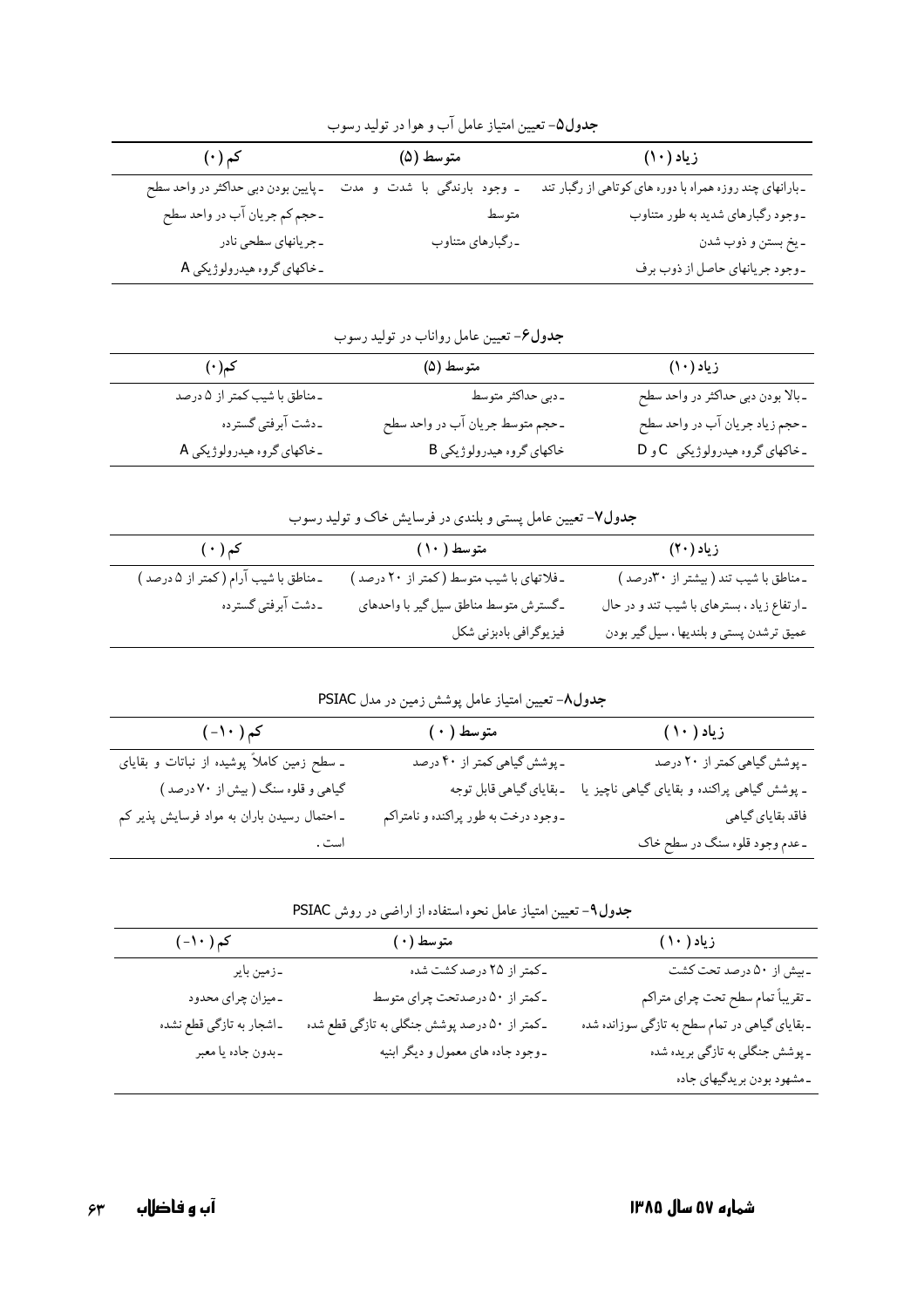|                              |                                                                                                                                                                                                                                                                                                                                                                                                                                                                           | جدول ۱۰- تعیین امتیاز وضعیت فعلی فرسایش در تولید رسوب                           |                                                                                                                                                                                                                                                                       |                                                                                                                                                                                                                                                         |                                    |                   |
|------------------------------|---------------------------------------------------------------------------------------------------------------------------------------------------------------------------------------------------------------------------------------------------------------------------------------------------------------------------------------------------------------------------------------------------------------------------------------------------------------------------|---------------------------------------------------------------------------------|-----------------------------------------------------------------------------------------------------------------------------------------------------------------------------------------------------------------------------------------------------------------------|---------------------------------------------------------------------------------------------------------------------------------------------------------------------------------------------------------------------------------------------------------|------------------------------------|-------------------|
|                              |                                                                                                                                                                                                                                                                                                                                                                                                                                                                           | متوسط (۱۰) متحسن کم (۱۰) متح                                                    |                                                                                                                                                                                                                                                                       |                                                                                                                                                                                                                                                         | زياد ( ۲۵ )                        |                   |
|                              | _عدم وجود فرسايش                                                                                                                                                                                                                                                                                                                                                                                                                                                          |                                                                                 |                                                                                                                                                                                                                                                                       | ـ وجود  فرسایشهای  خندقی  ،  شیاری  و    ـوجودانواع مختلف فرسایش در حدود ۲۵ درصد سطح اراضی                                                                                                                                                              |                                    |                   |
|                              | ۔فرسایش کم                                                                                                                                                                                                                                                                                                                                                                                                                                                                |                                                                                 | -فرسایش بادی با رسوبگذاری در کانالهای آب                                                                                                                                                                                                                              |                                                                                                                                                                                                                                                         | تودهای در بیش از ۵۰ درصد سطح اراضی |                   |
|                              |                                                                                                                                                                                                                                                                                                                                                                                                                                                                           |                                                                                 | ـ فرسايش متوسط                                                                                                                                                                                                                                                        |                                                                                                                                                                                                                                                         | ـ بالا بودن ميزان فرسايش           |                   |
|                              |                                                                                                                                                                                                                                                                                                                                                                                                                                                                           | جدول ۱۱- تعیین عامل فرسایش رودخانه ای در تولید رسوب                             |                                                                                                                                                                                                                                                                       |                                                                                                                                                                                                                                                         |                                    |                   |
|                              | <b>کم ( ۰ )</b>                                                                                                                                                                                                                                                                                                                                                                                                                                                           | زیاد ( ۲۵ ) کستوسط ( ۱۰ ) متوسط ( ۱۰ )                                          |                                                                                                                                                                                                                                                                       |                                                                                                                                                                                                                                                         |                                    |                   |
|                              | ـ فرسایش کناره ای ممتد و یا تکراری در فواصل   ـ وجود فرسایش کناره ای اتفاقی   ـ انهار و رودخانه های عریض با شیب هیدرولوژیکی خیلی                                                                                                                                                                                                                                                                                                                                          |                                                                                 |                                                                                                                                                                                                                                                                       |                                                                                                                                                                                                                                                         |                                    |                   |
|                              | کم و تداوم جریان آب کوتاه مدت                                                                                                                                                                                                                                                                                                                                                                                                                                             |                                                                                 | با عمق و تداوم جریان آب به                                                                                                                                                                                                                                            |                                                                                                                                                                                                                                                         | مختلف يا جريانهاي عميق طويل المدت  |                   |
|                              | ـ بستر رودخانه از سنگهای مقاوم و بزرگ و یا کاملاً پوشیده                                                                                                                                                                                                                                                                                                                                                                                                                  |                                                                                 | ـ فرسایش بالارونده در انهار فرعی و کاهش ارتفاع ۃ طور متوسط                                                                                                                                                                                                            |                                                                                                                                                                                                                                                         |                                    |                   |
|                              | از گیاه می باشد و کانال ها و انهار کنترل شده                                                                                                                                                                                                                                                                                                                                                                                                                              |                                                                                 |                                                                                                                                                                                                                                                                       |                                                                                                                                                                                                                                                         |                                    |                   |
|                              | $X = (x_{i,j})_{9 \times n}$ $i = 1, 2, \cdots, 9 \& j = 1, 2, \cdots, n$<br>در ماتریس فوق، $x_{i,j}$ مقادیرتخصیص داده شده به پارامتر هـای<br>نّه گانه PSIAC در هر زیرحوضه و n تعداد زیرحوضه های مورد نظـر<br>برای این مقادیر درجه عضویت با مفهوم فازی " مقاوم در مقابل<br>0 $x_{i,j} \ge y_{i,5}$<br>$r_{i,j} = \left( (x_{i,j} - y_{i,5}) / (y_{i,1} - y_{i,5}) \right)$ $y_{i,1} \le x_{i,j} \le y_{i,5}$<br>با استفاده از رابطه ۶، مـاتریس ۵ بـه مـاتریس درجـه عـضویت | فرسایش " به صورت زیر تعریف می شود [ ۵]<br>$(\hat{z})$<br>$x_{i,j} \leq y_{i,1}$ | استاندارد با مفهوم فازی "فرسـایش پـذیری خیلـی کـم" از رابطـه ۳<br>در رابطه بالا Vi,1 وVi,5 به ترتیب مقـادیر اسـتاندارد کـلاس۱صای<br>اول و پنجم مربـوط بـه هـر پـارامتر هـستند. بـا اسـتفاده از رابطـه ۲<br>ماتریس مقادیر استاندارد نرمال شده به صورت زیر به دست میآید | $\int_0^1 0$ yi,h = yi,5<br>$si_{\mu} = \{(yi_{\mu} - yi_{\mu}, 5)/(yi_{\mu}, 1 - yi_{\mu}, 5) \}$ $yi_{\mu} > yi_{\mu}, 5$ $y_{\mu}, 1 < yi_{\mu}, 5$ $y_{\mu}, 5$<br>$\begin{bmatrix} 1 & 0.75 & 0.5 & 0.25 & 0 \end{bmatrix}$<br>$1$ 0.75 0.5 0.25 0 | $yi,h = yi,1$                      | استفاده می نماییم |
|                              |                                                                                                                                                                                                                                                                                                                                                                                                                                                                           | پارامترها تبدیل می گردد                                                         |                                                                                                                                                                                                                                                                       | $1$ 0.75 0.5 0.25 0                                                                                                                                                                                                                                     |                                    |                   |
| $R = (r_{i,i})_{9 \times n}$ |                                                                                                                                                                                                                                                                                                                                                                                                                                                                           | (Y)                                                                             |                                                                                                                                                                                                                                                                       | $1$ 0.75 0.5 0.25 0                                                                                                                                                                                                                                     |                                    |                   |
|                              | در ماتریس فوق هر ستون ماتریس، نَه پارامتر مربـوط بـه مـدل                                                                                                                                                                                                                                                                                                                                                                                                                 |                                                                                 |                                                                                                                                                                                                                                                                       | $S = \begin{vmatrix} 1 & 0.75 & 0.5 & 0.25 & 0 \end{vmatrix}$                                                                                                                                                                                           | $=(S_{i,h})$                       | $($ f $)$         |
|                              | درجه عضویت مـاتریس هـر زیرحوضـه بـه هـر کــلاس نیـز بـه                                                                                                                                                                                                                                                                                                                                                                                                                   | PSIAC در هر زير حوضه را نشان مي دهد.                                            |                                                                                                                                                                                                                                                                       | $1$ 0.75 0.5 0.25 0<br>$1$ 0.75 0.5 0.25 0                                                                                                                                                                                                              |                                    |                   |
|                              |                                                                                                                                                                                                                                                                                                                                                                                                                                                                           | صورت رابطه ٨ قابل بيان است [ ۵]                                                 | $\mathbf{1}$                                                                                                                                                                                                                                                          | $0.8\quad 0.6$<br>0.3                                                                                                                                                                                                                                   | $\boldsymbol{0}$                   |                   |
| $U = (uh, j)5 \times n$      |                                                                                                                                                                                                                                                                                                                                                                                                                                                                           | $(\wedge)$                                                                      | $\vert$ 1                                                                                                                                                                                                                                                             | $0.8$ 0.6 0.3                                                                                                                                                                                                                                           | $\mathbf{0}$                       |                   |
|                              | که در آن $u_{h,j}$ نشان دهنده درجه عضویت زیرحوضه j به کلاس                                                                                                                                                                                                                                                                                                                                                                                                                |                                                                                 |                                                                                                                                                                                                                                                                       |                                                                                                                                                                                                                                                         |                                    |                   |
|                              | h است. h معرف كلاس هاي كلاسه بندي شده مـدل PSIAC اسـت.                                                                                                                                                                                                                                                                                                                                                                                                                    |                                                                                 | روش PSIAC روشی برای ارزیـابی پتانـسیل فرسـایش پـذیری                                                                                                                                                                                                                  |                                                                                                                                                                                                                                                         |                                    | ۴- توسعه مدل      |
|                              | بر اساس تئوری سیستم های فازی، آرایه هـای مـاتریس U بایـستی                                                                                                                                                                                                                                                                                                                                                                                                                |                                                                                 | یک زیرحوضه بر اساس تعلق آن به کلاس مشخص و بـا اسـتفاده از                                                                                                                                                                                                             |                                                                                                                                                                                                                                                         |                                    |                   |
|                              |                                                                                                                                                                                                                                                                                                                                                                                                                                                                           | شرط زير را ارضاء نمايند [ ۵]                                                    | مقايسه نَه يارامتر شاخص با مقادير اسـتاندارد آن نَـه يـارامتر اسـت.                                                                                                                                                                                                   |                                                                                                                                                                                                                                                         |                                    |                   |
| $\sum_{h=1}^h u_{h,j} = 1$   |                                                                                                                                                                                                                                                                                                                                                                                                                                                                           | (9)                                                                             | این کار را میتوان بـا یـک مـسئله تـشخیص الگـو و بـه شـکل زیـر                                                                                                                                                                                                         |                                                                                                                                                                                                                                                         |                                    | انطباق داد [۵]    |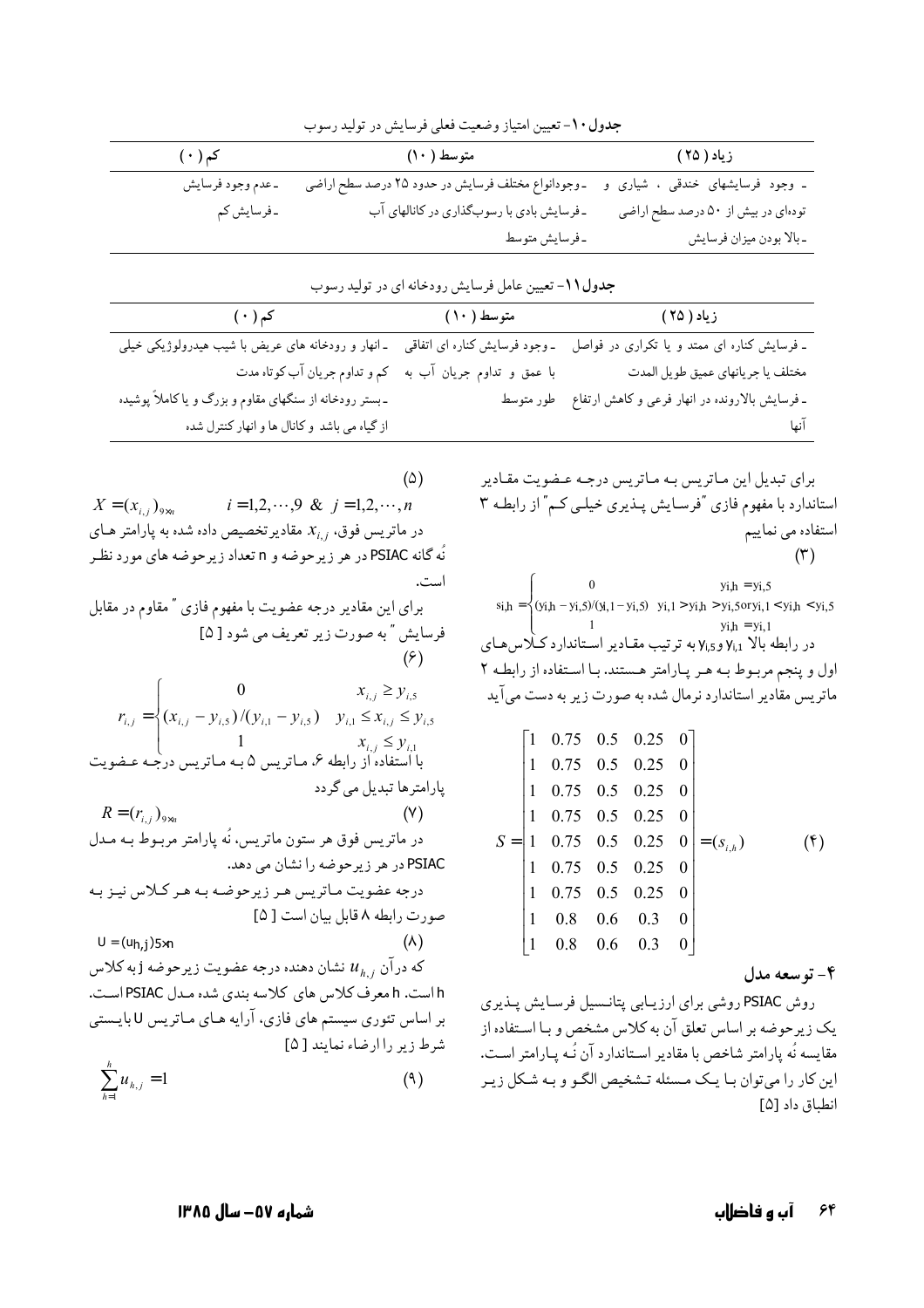در این صورت فاصله هر ناحیه j از کلاس h به صورت رابطه ١٠ تعریف می شود [ ۵]

$$
d_{h,j} = \left\{ \sum_{i=1}^{9} (r_{i,j} - s_{i,j})^P \right\}^{\frac{1}{P}}
$$
\n
$$
\text{for } 1 \text{ and } 1 \text{ and } 1 \text{ and } 1 \text{ and } 1 \text{ and } 1 \text{ and } 1 \text{ and } 1 \text{ and } 1 \text{ and } 1 \text{ and } 1 \text{ and } 1 \text{ and } 1 \text{ and } 1 \text{ and } 1 \text{ and } 1 \text{ and } 1 \text{ and } 1 \text{ and } 1 \text{ and } 1 \text{ and } 1 \text{ and } 1 \text{ and } 1 \text{ and } 1 \text{ and } 1 \text{ and } 1 \text{ and } 1 \text{ and } 1 \text{ and } 1 \text{ and } 1 \text{ and } 1 \text{ and } 1 \text{ and } 1 \text{ and } 1 \text{ and } 1 \text{ and } 1 \text{ and } 1 \text{ and } 1 \text{ and } 1 \text{ and } 1 \text{ and } 1 \text{ and } 1 \text{ and } 1 \text{ and } 1 \text{ and } 1 \text{ and } 1 \text{ and } 1 \text{ and } 1 \text{ and } 1 \text{ and } 1 \text{ and } 1 \text{ and } 1 \text{ and } 1 \text{ and } 1 \text{ and } 1 \text{ and } 1 \text{ and } 1 \text{ and } 1 \text{ and } 1 \text{ and } 1 \text{ and } 1 \text{ and } 1 \text{ and } 1 \text{ and } 1 \text{ and } 1 \text{ and } 1 \text{ and } 1 \text{ and } 1 \text{ and } 1 \text{ and } 1 \text{ and } 1 \text{ and } 1 \text{ and } 1 \text{ and } 1 \text{ and } 1 \text{ and } 1 \text{ and } 1 \text{ and } 1 \text{ and } 1 \text{ and } 1 \text{ and } 1 \text{ and } 1 \text{ and } 1 \text{ and } 1 \text{ and } 1 \text{ and } 1 \text{ and } 1 \text{ and } 1 \text{ and } 1 \text{ and } 1 \text{ and } 1 \text{ and } 1 \text{ and } 1 \text{ and } 1 \text{ and } 1 \text{ and } 1 \text{ and } 1 \text{ and } 1 \text{ and } 1 \text{ and } 1 \text{ and }
$$

هامینگ<sup>۱</sup> و اگر p برابر ۲ باشد، فاصله اقلیدسی<sup>۲</sup> را نشان می دهد. از دیدگاه تئوری سیستم های فازی،  $u_{h.i}$  به عنوان وزنی بـرای فاصـله در نظر گرفته میشود. فاصله وزنی ترکیبی مـی توانـد تفـاوت  $d_{h.i}$ بین نمونه j با کلاس h را به نحوی بهتر به صورت زیر بیان کند [۵]

$$
D_{h,j} = u_{h,j} d_{h,j} = u_{h,j} \left\{ \sum_{i=1}^{9} (r_{i,j} - s_{i,j})^P \right\}^{\frac{1}{P}} \qquad (11)
$$
  
g\_{h,j} = u\_{h,j} d\_{h,j} = u\_{h,j} u\_{h,j} = u\_{h,j} \text{ and } u\_{h,j} = u\_{h,j} \text{ and } u\_{h,j} = u\_{h,j} \text{ and } u\_{h,j} = u\_{h,j} \text{ and } u\_{h,j} = u\_{h,j} \text{ and } u\_{h,j} = u\_{h,j} \text{ and } u\_{h,j} = u\_{h,j} \text{ and } u\_{h,j} = u\_{h,j} \text{ and } u\_{h,j} = u\_{h,j} \text{ and } u\_{h,j} = u\_{h,j} \text{ and } u\_{h,j} = u\_{h,j} \text{ and } u\_{h,j} = u\_{h,j} \text{ and } u\_{h,j} = u\_{h,j} \text{ and } u\_{h,j} = u\_{h,j} \text{ and } u\_{h,j} = u\_{h,j} \text{ and } u\_{h,j} = u\_{h,j} \text{ and } u\_{h,j} = u\_{h,j} \text{ and } u\_{h,j} = u\_{h,j} \text{ and } u\_{h,j} = u\_{h,j} \text{ and } u\_{h,j} = u\_{h,j} \text{ and } u\_{h,j} = u\_{h,j} \text{ and } u\_{h,j} = u\_{h,j} \text{ and } u\_{h,j} = u\_{h,j} \text{ and } u\_{h,j} = u\_{h,j} \text{ and } u\_{h,j} = u\_{h,j} \text{ and } u\_{h,j} = u\_{h,j} \text{ and } u\_{h,j} = u\_{h,j} \text{ and } u\_{h,j} = u\_{h,j} \text{ and } u\_{h,j} = u\_{h,j} \text{ and } u\_{h,j} = u\_{h,j} \text{ and } u\_{h,j} = u\_{h,j} \text{ and } u\_{h,j} = u\_{h,j} \text{ and } u\_{h,j} = u\_{h,j} \text{ and } u\_{h,j} = u\_{h,j} \text{ and } u\_{h,j} = u\_{h,j} \text{ and } u\_{h,j} = u\_{h,j} \text{ and } u\_{h,j} = u\_{h,j} \text{ and } u\_{h,j} = u\_{h,j} \text{ and } u\_{h,j} = u\_{h,j} \text{ and } u\_{h,j} = u\_{h,j} \text{ and } u\_{h,j} = u\_{h,j} \text{ and } u\_{h,j} = u\_{

$$
\min\left\{F\left(u_{h,j}\right)=\sum_{h=1}^{h}D_{h,j}^{2}\right\}
$$
\n(17)

بنابراین تابع لاگرانـژ مـدل بهینـه سـازی مـذکور بـه شـکل زیـر خواهد بو د

$$
L(u_{h,j}, \lambda_j) = \sum_{h=1}^{5} u_{h,j}^2 d_{h,j}^2 - \lambda_j (\sum_{h=1}^{5} u_{h,j} - 1)
$$
 (17)  
مقاریر <sub>i</sub>  $\lambda$  اصطلاحا ضریب لاگرانژ نامیده می شوند. شرایط  
بھینگی مرتبه اول ایجاب می نماید [۵]

$$
\frac{\partial L(u_{h,j}, \lambda_j)}{\partial L(u_{h,j}, \lambda_i)/\partial \lambda_i} = 0 \tag{16}
$$

$$
\frac{\partial L}{\partial u_{h,j}} = 2u_{h,j}d_{h,j}^2 - \lambda_j = 0 \rightarrow u_{h,j} = \frac{\lambda}{2d_{h,j}^2} \quad (15)
$$
  

$$
\frac{\partial L}{\partial u_{h,j}} = \sum_{k=1}^{h} u_{h,j} = 1 - 0 \rightarrow \sum_{k=1}^{h} u_{h,j} = 1 \quad (15)
$$

$$
\frac{\partial \lambda_j}{\partial \lambda_j} = \sum_{h=1}^{\infty} u_{h,j} - 1 = 0 \implies \sum_{h=1}^{\infty} u_{h,j} = 1 \tag{1V}
$$

$$
\sum_{h=1}^{\infty} \frac{\lambda}{2d_{h,j}^2} = 1 \to \lambda = \frac{\lambda}{\sum_{i=1}^{h} \frac{1}{d^2}}
$$
 (1A)

به دست می آید [۵]

$$
u_{h,j} = \left(d_{j,j}^{2} \sum_{k=1}^{5} d_{k,j}^{-2}\right)^{-1} \quad d_{h,j} \neq 0 \tag{14}
$$
\n
$$
\beta = \sum_{k=1}^{5} r_{i,j} = s_{i,h} \Rightarrow \beta = \sum_{k=1}^{5} d_{k,j} \neq 0
$$
\n
$$
u_{h,j} = 0 \Rightarrow \beta = \sum_{k=1}^{5} u_{h,j} \Rightarrow u_{h,j} = 0 \Rightarrow u_{h,j} = u_{h,j} \Rightarrow u_{h,j} = u_{h,j} \Rightarrow u_{h,j} = u_{h,j} \Rightarrow u_{h,j} = u_{h,j} \Rightarrow u_{h,j} = u_{h,j} \Rightarrow u_{h,j} = u_{h,j} \Rightarrow u_{h,j} = u_{h,j} \Rightarrow u_{h,j} = u_{h,j} \Rightarrow u_{h,j} = u_{h,j} \Rightarrow u_{h,j} = u_{h,j} \Rightarrow u_{h,j} = u_{h,j} \Rightarrow u_{h,j} = u_{h,j} \Rightarrow u_{h,j} = u_{h,j} \Rightarrow u_{h,j} = u_{h,j} \Rightarrow u_{h,j} = u_{h,j} \Rightarrow u_{h,j} = u_{h,j} \Rightarrow u_{h,j} = u_{h,j} \Rightarrow u_{h,j} = u_{h,j} \Rightarrow u_{h,j} = u_{h,j} \Rightarrow u_{h,j} = u_{h,j} \Rightarrow u_{h,j} = u_{h,j} \Rightarrow u_{h,j} = u_{h,j} \Rightarrow u_{h,j} = u_{h,j} \Rightarrow u_{h,j} = u_{h,j} \Rightarrow u_{h,j} = u_{h,j} \Rightarrow u_{h,j} = u_{h,j} \Rightarrow u_{h,j} = u_{h,j} \Rightarrow u_{h,j} = u_{h,j} \Rightarrow u_{h,j} = u_{h,j} \Rightarrow u_{h,j} = u_{h,j} \Rightarrow u_{h,j} = u_{h,j} \Rightarrow u_{h,j} = u_{h,j} \Rightarrow u_{h,j} = u_{h,j} \Rightarrow u_{h,j} = u_{h,j} \Rightarrow u_{h,j} = u_{h,j} \Rightarrow u_{h,j} = u_{h,j} \Rightarrow u_{h,j} = u_{h,j} \Rightarrow u_{h,j} = u_{h,j} \Rightarrow u_{h,j} = u_{h,j} \Rightarrow u_{h,j} = u_{h,j} \Rightarrow u_{h,j} = u_{h,j} \Rightarrow u_{h,j} = u_{h,j} \Rightarrow u_{h,j} = u_{h,j} \Rightarrow u_{h,j} = u_{h,j} \Rightarrow u_{h,j} = u_{h,j} \Rightarrow u_{h,j} = u_{h,j
$$

بر اساس رابطه ۱۹، مـاتریس درجـه عـضویت کـه بیـانگر تـابع عضویت هر نمونه به هر کلاس است تعیین می گردد.

$$
U^* = \begin{bmatrix} u_{1,1}^* & u_{1,2}^* & \cdots & u_{1,n}^* \\ u_{2,1}^* & u_{2,2}^* & \cdots & u_{2,n}^* \\ \vdots & \vdots & \ddots & \vdots \\ u_{5,1}^* & u_{5,2}^* & \cdots & u_{5,n}^* \end{bmatrix} = (u_{h,j}^*)_{5\times n}
$$
 (Y $\cdot$ )  
 $j = 1, 2, \cdots, n$  &  $h = 1, 2, \cdots, 5$ 

با وجود اين، حتى با به دست آوردن مقادير فوق، كلاس تقريبي هر نمونه به صورت مستقیم در ماتریس ارائه شده تعیمین نمـیشـود. بنابر این باید از یک مقدار مشخص برای تعریـف جـواب مـسئله j استفاده کنیم.در ماتریس فوق،  $u_{h,j}$  توزیع درجه عـضویت نمونـه در کلاس متغیر h را نشان می دهد. این توزیع مشابه توزیـع واحـد جرم در یک محور است. بنابراین

$$
H_{j} = (1, 2, \cdots, 5) \cdot u_{j}^{*} = \sum_{h=1}^{5} u_{h,j}^{*} h
$$
 (1)

در صفحه  $u_{h,j}$  و  $h$  در صفحه شده کلاس h و  $u_{h,j}$ مختصات ، h~  $u_{h,i}$  را نشان می دهد. درواقع H به عنوان یک مقدار مشخصه برای بررسی نمونه j بـه کـار مـیرود. ایـن مقـدار مشخـصه کلاس تقریبی هر نمونه در مقایسه با مقـادیر اسـتاندارد جـدولهای ۳ تا ١١ را نشان مي دهـد. بـر اسـاس جـدول ٢، كوچـكتـرين مقـدار مشخصه، بیشترین مقاومت در مقابـل فرسـایش را دارد. در حقیقـت بيان مقدار مشخصه به صورت فوق به دليـل تعيـين درجـه عـضويت مقادیر، نسبت به مفهوم فازی "مقاوم در برابر فرسایش"می باشد ک همه موارد نسبت به آن مورد ارزيابي و كلاس مربـوط بـه فرسـايش پذیری یک نمونه به دست می آید.

## ۵- مطالعه موردي و نتايج و بحث

برای ارائه مقایسه عـددی بـین ارزیـابی فرسـایش پـذیری در حوضه ها بـر مبنـاي روش PSIAC و روش تـشخيص الكـو و نـشان دادن توانایی روش جدید ارائه شده در ارزیابی فرسایش حوضـه هـا، از اطلاعات مربوط به حوزه آبخیز دریانچای استفاده گردیـده اسـت (شکل ۱). حوزه آبخیز دریانچـای کـه دارای ۲۳ سـال آمـار رسـوب سنجيي مي باشد در ۷۵کيلومتري شمال غرب تبريز و ۱۳کيلومتري شرق دریاچه ارومیه بـین طولهـای شـرقی '۳۵-۴۵° تـا '۴۱-۴۵° و عرضهای شمالی '١٣-٣٨° تــا '٢٠-٣٨° بـا حـداكثر ارتفـاع ٢٩٨٢ متـر از سـطح دريـا و حـداقل ارتفـاع ۱۶۶۴ متـر (محـل ايــستگاه هیدرومتری ) در دامنه های جنوبی ارتفاعات میشو واقع شـده اسـت [۶]. طـول شاخه اصلی دریانچای تا محل دارتنگ در حدود ۱۳/۸

 $1$  Hamming

 $\frac{2}{2}$  Euclidean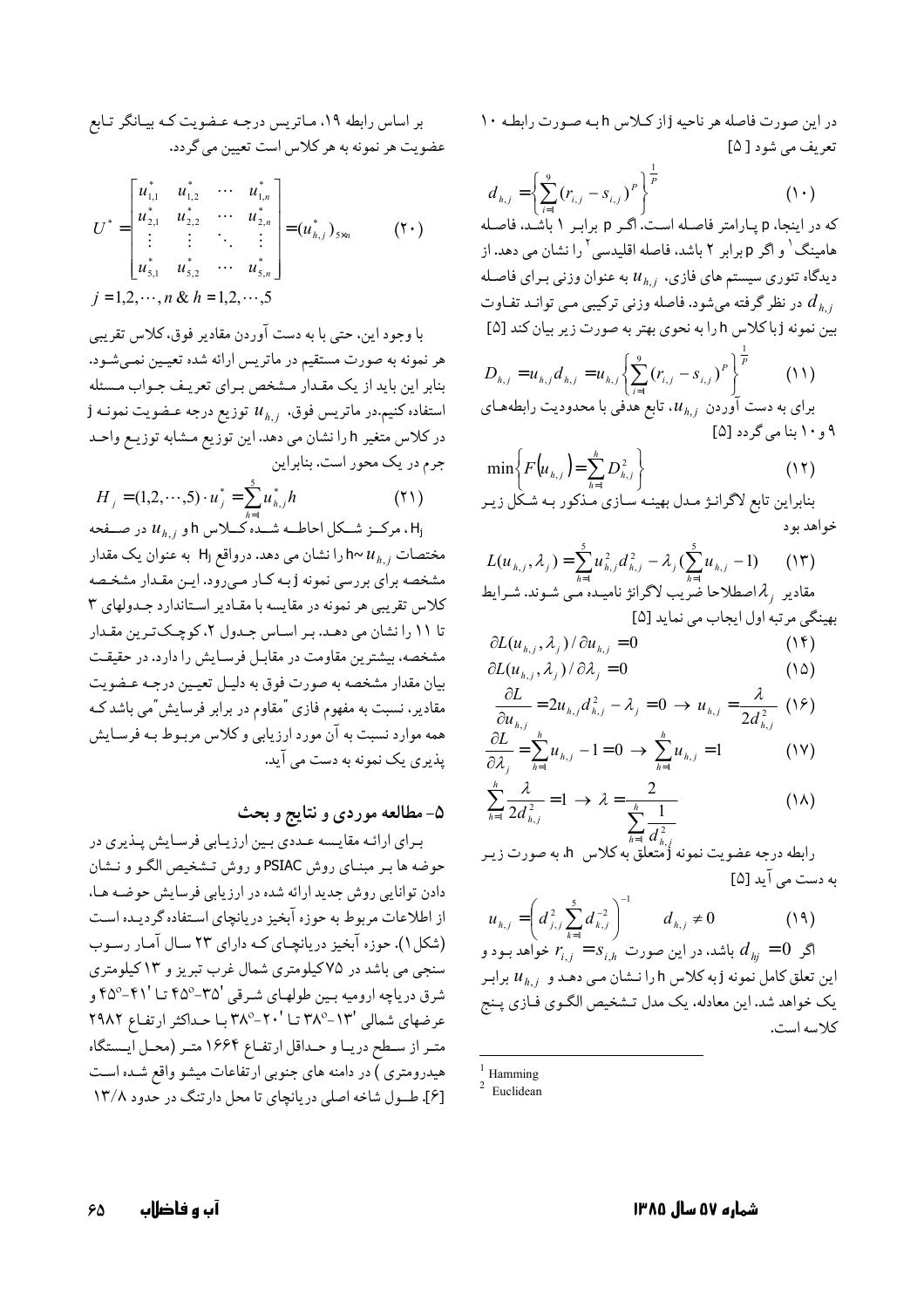

شکل ۱- حوضه دریانچای و حوضهبندی آن

یا به عبارت دیگر تأیید آن، مقایسهای تحلیلی و سیس گرافیگی از نتـايج خروجـي ايـن سيـستم و روش PSIAC انجـام گرديـد. در ايـن مقايسه، روند تغييـرات شـدت فرسـايش نـسبت بـه تغييـرات تمـام پارامترهـاي ورودي روش PSIAC بـا ثابـت نگـه داشـتن ديگـر پارامترها در شرایط تغییـر یکـی از پارامترهـا در محـدوده تغییراتـی خود، بررسی گردید.

نتایج حاصل نشان می دهدکه در بررسی روند تغییرات هر یک از پارامترهای زمین شناسبی سطحی، خـاک، آب و هـوا و روانـاب، مقدار شاخص فرسايش در روش تشخيص فـازي بيشتر از شاخص

کیلومتر مے باشد کبه بعد از آن بیا طبی مسیری در حیدود ۱۵/۵ کیلومتر در دشت پخش شده و مازاد جریانات سطحی وارد دریاچـه ارومیه میشود [۶]. سطح حوضه آبخیز دریانچـای بـر اسـاس نقـشه های توپوگرافی ۵۰۰۰۰: ۱ سازمان جغرافیایی ارتش، ۴۰/۵۵ كيلومترمربع اندازه گيري شده است [۶]. مشخصات زيرحوضه ها بـه همراه نتایج برآورد پتانـسیل فرسـایش پـذیری حاصـل از دو روش فوق در جهدولهای ١٢ تا ١۴ ارائه گرديده است. اساس روش تشخيص الگوى فازى بر مبناى آگاهيهاى افراد خبـره، تنظـيم كننـده روش PSIAC، تنظيم شده است. لذا براي نشان دادن ايـن توانـايي و

| فرسايش<br>رودخانه ای<br>و حمل<br>رسوب | وضعيت<br>فعلى<br>فرسايش<br>در سطح<br>حوزه | استفاده از<br>زمين     | پوشش<br>زمین                                    | پستی و<br>بلندى       | رواناب             | اب و هوا                                                      | خاک                | زمين<br>شناسى<br>سطحى | یارامتر های<br>ورودى |
|---------------------------------------|-------------------------------------------|------------------------|-------------------------------------------------|-----------------------|--------------------|---------------------------------------------------------------|--------------------|-----------------------|----------------------|
| $\cdot \sim \gamma_0$                 | $\cdot \sim \gamma_0$                     |                        | $-1 \cdot \sim 1 \cdot$ $-1 \cdot \sim 1 \cdot$ | $\cdot \sim \gamma$ . | $\cdot \sim \cdot$ | $\cdot \sim \wedge \cdot$                                     | $\cdot \sim \cdot$ | $\cdot \sim \cdot$    | محدوده<br>تغييرات    |
| ۱۴                                    | 1Y/FY                                     | 9/yr                   | $-9/9$                                          | 17/T                  | $Y/\Delta$         | $\epsilon$                                                    | 9/99               | 9/11                  | مقادير<br>پارامترها  |
| ۳                                     |                                           | كلاس شاخص فرسايش پذيري |                                                 |                       |                    | شاخص پتانسیل فرسایش پذیری بر اساس روش V۲/۰۲ = PSIAC           |                    |                       |                      |
|                                       |                                           | كلاس شاخص فرسايش پذيري |                                                 |                       |                    | شاخص پتانسیل فرسایش پذیری بر اساس روش تشخیص الگوی فازی = ۳/۴۴ |                    |                       |                      |

جدول ١٢- مشخصات زير جوضه ١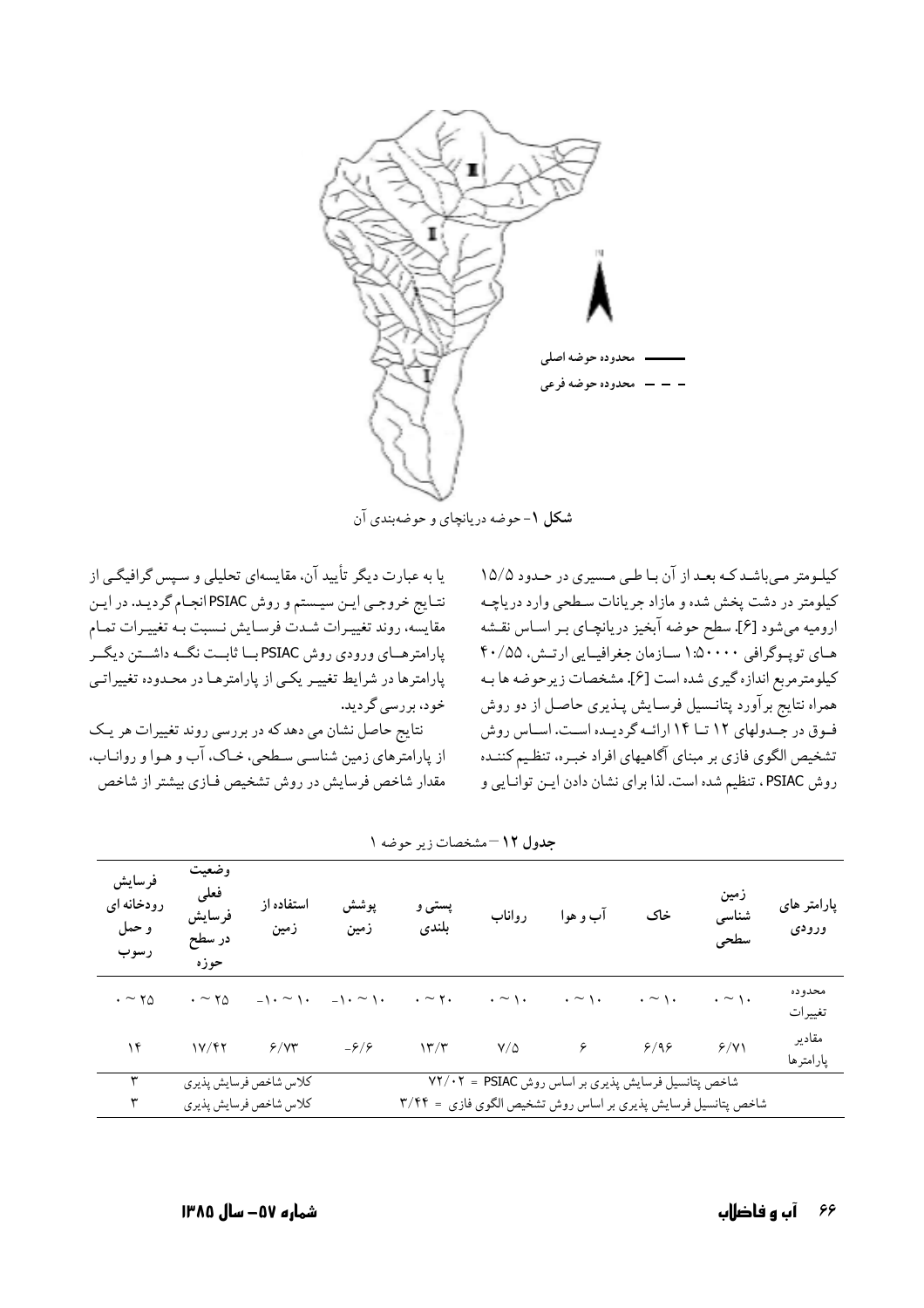| فرسايش<br>رودخانه ای<br>و حمل<br>رسوب | وضعيت<br>فعلى<br>فرسايش<br>در سطح<br>حوزه | استفاده از<br>زمين | پوشش<br>زمین                  | پستی و<br>بلندى           | رواناب                    | آب و هوا                                                      | خاک                | زمين<br>شناسی<br>سطحى   | پارامتر های<br>ورودى |
|---------------------------------------|-------------------------------------------|--------------------|-------------------------------|---------------------------|---------------------------|---------------------------------------------------------------|--------------------|-------------------------|----------------------|
| $\cdot \sim \gamma_0$                 | $\cdot \sim \gamma_0$                     | $-1 \cdot \sim 1$  | $-\lambda \cdot \sim \lambda$ | $\cdot \sim \mathsf{y}$ . | $\cdot \sim \wedge \cdot$ | $\cdot \sim \cdot$                                            | $\cdot \sim \cdot$ | $\cdot \sim \cdot$      | محدوده<br>تغييرات    |
| $\lambda/\Delta$                      | ١.                                        | $Y/9\lambda$       | $-\lambda/\tau\tau$           | 1Y/F                      | $\mathsf{Y}$              | $\mathsf{v}$                                                  | 9/19               | $\Delta$ / $\epsilon$ r | مقادير<br>پارامترها  |
| ٣                                     |                                           | كلاس شاخص فرسايش   |                               |                           |                           | شاخص پتانسیل فرسایش پذیری بر اساس روش P۲/۱۸ = PSIAC           |                    |                         |                      |
| ٣                                     |                                           | كلاس شاخص فرسايش   |                               |                           |                           | شاخص پتانسیل فرسایش پذیری بر اساس روش تشخیص الگوی فازی = ٣/٢۵ |                    |                         |                      |

جدول١٣-مشخصات زير حوضه ٢

|  |  |  | جدول ۱۴-مشخصات زیر حوضه ۳ |  |  |
|--|--|--|---------------------------|--|--|
|--|--|--|---------------------------|--|--|

| فرسايش<br>رودخانه ای<br>و حمل<br>رسوب | وضعيت<br>فعلى<br>فرسايش<br>در سطح<br>حوزه | استفاده از<br>زمين | پوشش<br>زمين                                                            | پستی و<br>بلندى | رواناب | آب و هوا                                                      | خاک                       | زمین<br>شناسی<br>سطحي | پارامتر های<br>ورودى |
|---------------------------------------|-------------------------------------------|--------------------|-------------------------------------------------------------------------|-----------------|--------|---------------------------------------------------------------|---------------------------|-----------------------|----------------------|
| $\cdot \sim \gamma_0$                 | $\cdot \sim \gamma_0$                     |                    | $-1 \cdot \sim 1$ . $-1 \cdot \sim 1$ . $\sim \gamma$ . $\sim \gamma$ . |                 |        | $\cdot \sim \cdot$                                            | $\cdot \sim \wedge \cdot$ | $\cdot \sim \cdot$    | محدوده<br>تغييرات    |
| $\mathsf{v}$                          | $\lambda$                                 | $\lambda/\lambda$  | $-9/7$                                                                  | 11/09           | 9/2    | $Y/\Delta$                                                    | $9/9\lambda$              | $\Delta/\Upsilon$     | مقادير<br>پارامترها  |
| ٣                                     |                                           | كلاس شاخص فرسايش   |                                                                         |                 |        | شاخص پتانسیل فرسایش پذیری بر اساس روش ۵۸/۸۵ = ۵۸/۸۵           |                           |                       |                      |
| ٣                                     |                                           | كلاس شاخص فرسايش   |                                                                         |                 |        | شاخص پتانسیل فرسایش پذیری بر اساس روش تشخیص الگوی فازی = ٣/١٩ |                           |                       |                      |

PSIAC میباشد. در مورد پارامترهای دیگر روش PSIACکه شامل پـستي و بلنـدي، پوشـش زمـين، كـاربري زمـين، وضـعيت فعلـي فرسایش در سطح حوضه و فرسایش رودخانـه ای و حمـل رسـوب میباشند، با اینکه هماننـد پارامترهـای گذشـته مقـدار شـاخص فرسایش، روش تـشخیص الگـوی فـازی بیـشتر از شـاخص روش PSIAC است. ولمي در ديگر پارامترهـا ميـزان تغييـرات شـاخص فرسایش پذیری، میتواند کمتر از روش PSIACگردد و ایـن مـسئله بیشتر در پارامترهایی دیده می شود که محدوده تغییراتی گسترده ای دارند. این مورد در پارامترهای، وضعیت فعلبی فرسایش در سطح حوضه و فرسایش رودخانـه ای و حمـل رسـوب بـه راحتـی قابـل مشاهده مے باشد.

نتايج روش تشخيص الگوي فيازي در مقايسه با روش PSIAC نشان مي دهد كه هر دو روش قـادر بـه تـشريح فرسـايش در سـطح

حوضه با استفاده از یک پایگاه عمـومی مـی باشـند (شـکل ۲). البتـه میزان توانـایی چنـین سیـستمی بـاکیفیـت پایگـاه قواعـد آن رابطـه مستقیم دارد. مشاهدات نشان می دهد علمی رغم وجـود تفاوتهـایی بین شاخص فازی و شاخص PSIAC، در نهایت هـر دو شـاخص بـه یک مجموعه خروجی فازی نگاشت می شوند.

مقایسه نتایج تجربی با نتایج اندازه گیری شـده و مـشاهده شـده، جزء معتبرترین روشهای اعتبار بخشی به مدل های عددی و آمـاری است. چون هدف در این مطالعه نـشان دادن رفتـار مـدل ارائـه شـده است، مقایسه نتایج خروجی روش جدید ارائـه شـده و روش PSIAC به لحاظ آماري، فرآيندي مناسب به نظر مي رسد. براي ايـن منظـور در ۲<sup>۹</sup> حالت مختلف، خروجي دو سيستم با يكـديگر مقايـسه گرديـد. حالتهای مورد بررسی، حاصل ترکیب ورودیهای جدول ۱۵ بوده است. در نهـايت توزيع فراواني، توابع تعلــق خروجيهــاي ايـن دو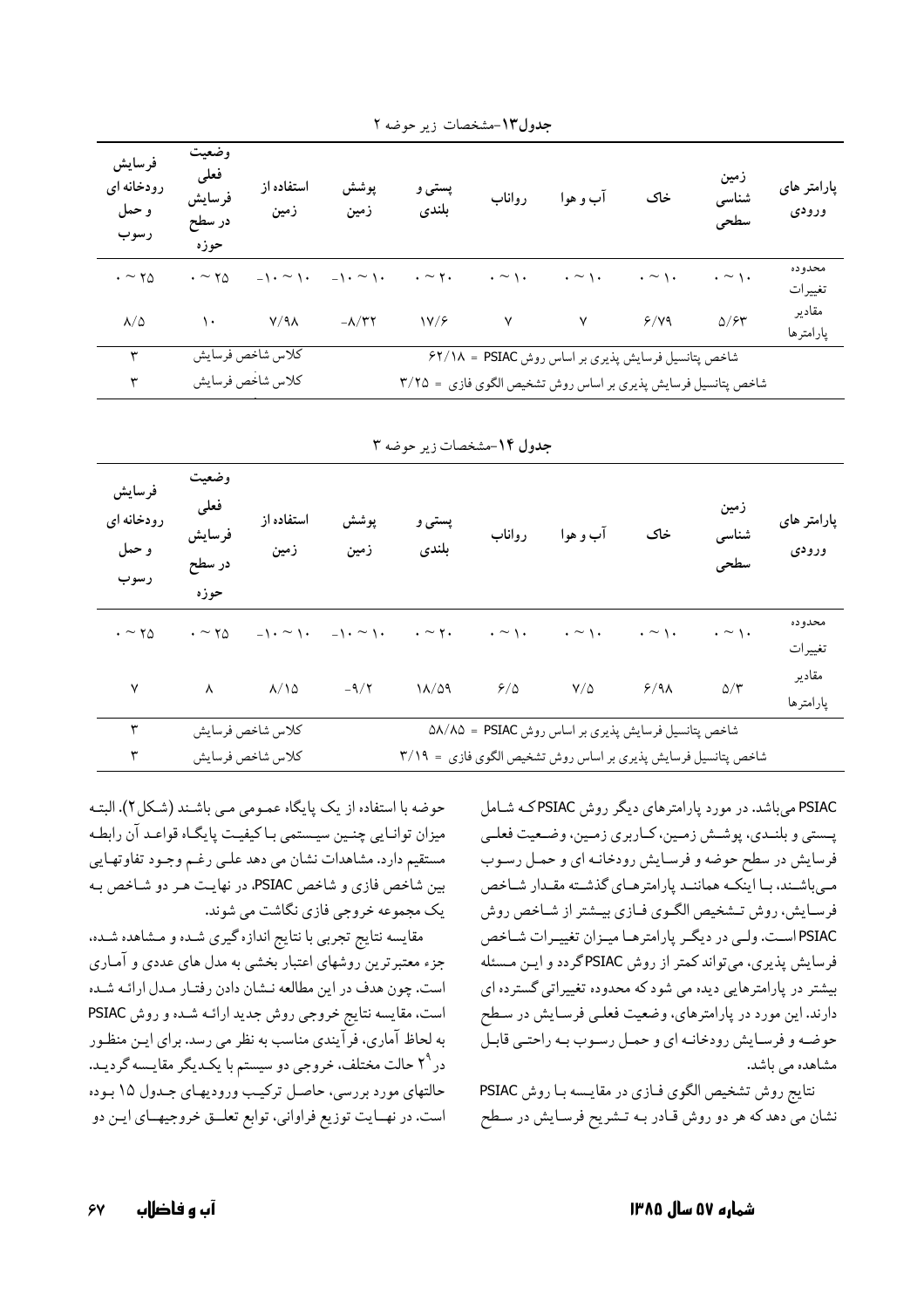| حالت دوم | حالت او ل | پارامترهای PSIAC              |
|----------|-----------|-------------------------------|
| ۶        | ٣         | زمین شناسی سطحی               |
| ٩        | ٧         | خاک                           |
| ۵        | ۶         | آب و هوا                      |
| ٧        | ٨         | رواناب                        |
| ۱۲       | ۱۸        | پستي و بلندي                  |
| -۸       | –∨        | پوشش زمين                     |
| -9       | ٨         | استفاده از زمین               |
| ۱۲       | ۱۸        | وضعيت فعلى فرسايش در سطح حوزه |
| ٨        | ۲۲        | فرسایش رودخانه ای و حمل رسوب  |

جدول ۱۵- مقادیر فرضی برای یارامترهای PSIAC

می تواند تأییدی بر رفتار مدل باشد. از طرف دیگـر دلیـل تفاوتهـای موجود را باید در رفتار سیستم فازی جستجو کـرد، چـراکـه سیـستم فازي داراي طبيعت پيوسته بوده و نـسبت بـه دامنـه تغييـرات پارامترهای کمّی پیوسته ورودی، از خود حساسیت نشان مـی دهـد و تغییرات مذکور را به نوعی در خروجی خود لحاظ میکند. ۶ –نتیجه گیر ی

در جمع بنـدي نتـايج، بايـستي ذكـر شـود كـه سيـستم فـازي در بررسبي فرسـايش پــذيري، سيــستمي بــا جوابهـاي منطقــي ارزيــابي میشود. توانایی این سیستم ها بیشتر در شرایط فقـدان و یـاکمبـود دادههای کافی نمود مبی پابد. مقایسه عـددی ارزیـابی فرسـایش پذیری حوضه دریانچای بـر مبنـای روش PSIAC و روش تـشخیص الگوی فیازی، توانایسی روش ارائه شده در ارائه جیواب و ارزیابسی سیستم در تمامی حالات ممکن از ترکیب ورودیها، در شکل۳ارائـه شده است. ملاحظه میشود کـه هـر دو مـدل، نتـايج نـسبتا مـشابهي دارند. گرچه تفاوتهایی مشاهده میگردد ولی همخـوانی روش جدیـد با نتایج PSIAC بیانگر توانایی آن در ارزیابی شدت فرسایشپذیری حوضهها میباشد. در انتها برای نشان دادن قابلیت مـدل ارائـه شـده با استفاده از برنامه ای که به زبان Visual Basic نوشته شده است شاخص فرسایش پذیری با استفاده از روش تشخیص الگوی فسازی در یک حوضه با مشخصات فرضی محاسبه شد و نقشه فرسایش یذیری بـر اسـاس روش PSIAC(شـکل ۴) و روش تـشخیص الگـو تهيه گرديد (شكل ۵). سپس نقشه حاصل با نقشه فرسـايش پـذيري بر مبنای روش PSAIC مقایسه گردید (شکل ۶). ملاحظه می شود که خروجي روش تشخيص الگوي فازي شباهت زيادي با خروجي مدل PSIAC دارد. با توجـه بـه ايـن كـه روش تـشخيص الگـوي فـازي از يايگاه دانش مـدل PSIAC اسـتفاده مـي كنـد، وجـود چنـين شـباهتي



شكل ٢ - روند تغييرات شاخص شدت فرسايش

شماره ۵۷– سال ۱۳۸۵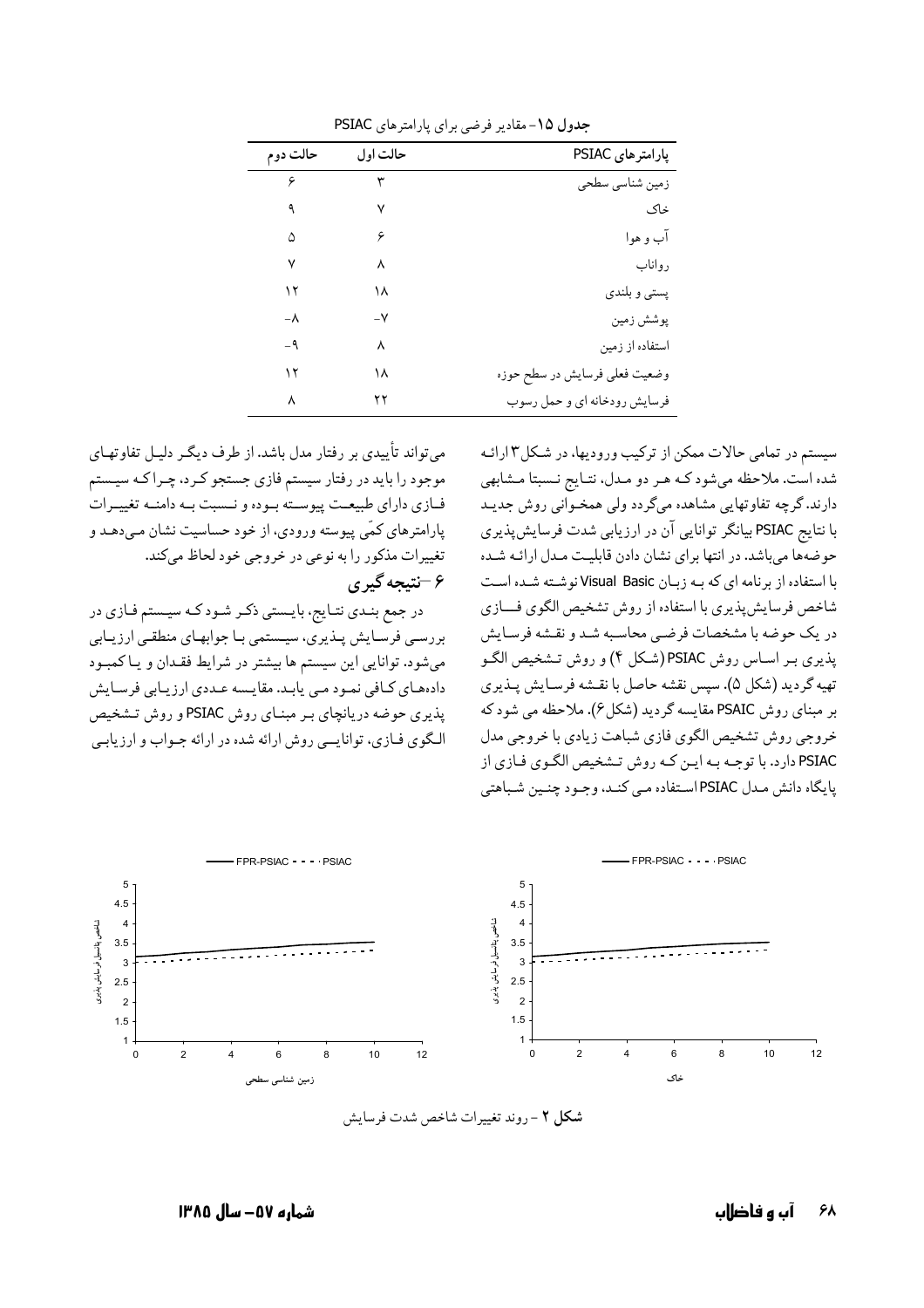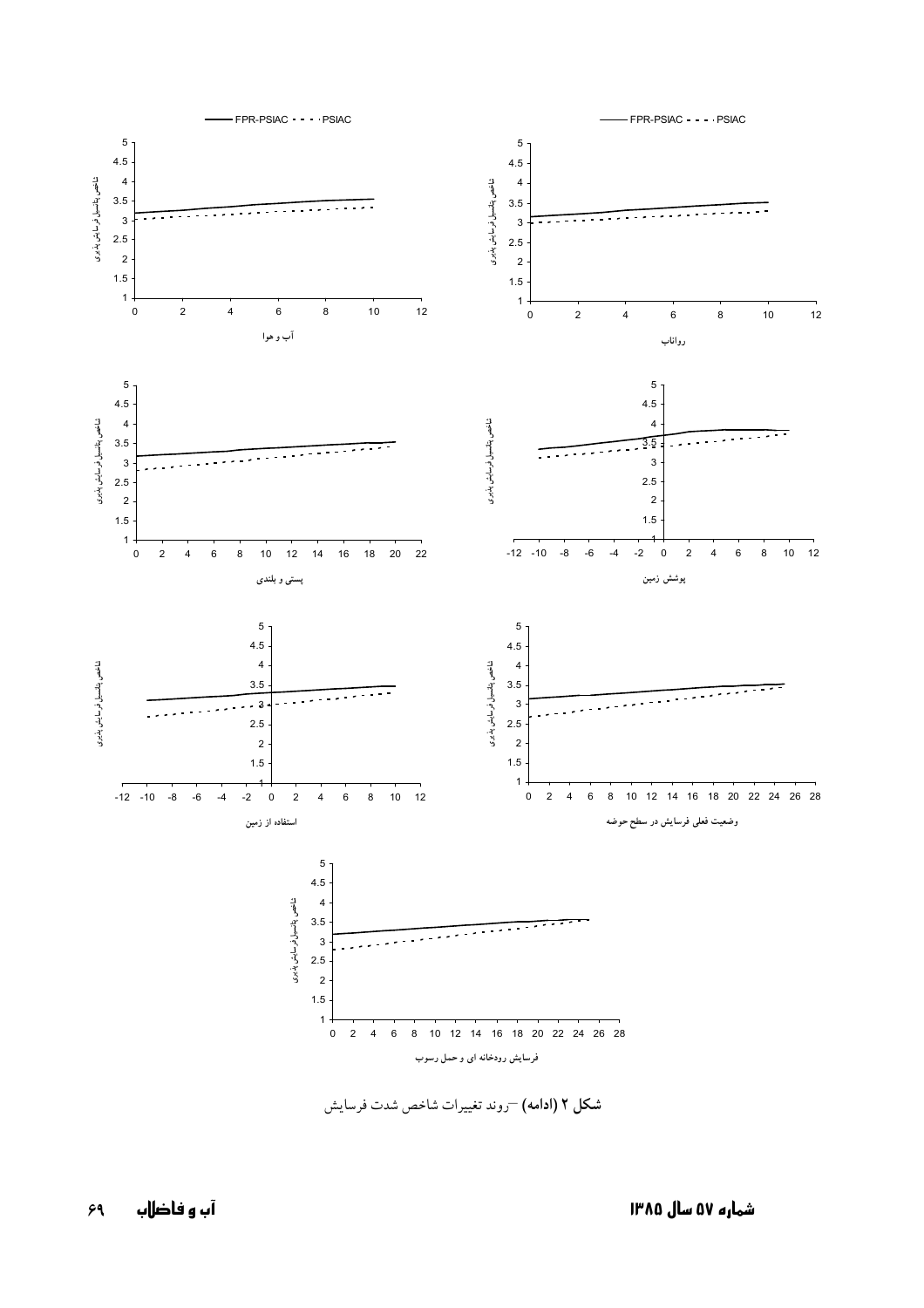خروجيPSIAC = خروجي روش تشخيص الگوي فازي ◘



شاخص پتانسیل فرسایش پذیری **شکل ۳**- توزیع فراوانی توابع تعلق خروجی



**شكل ۵**– نقشه فرسايشپذيري با استفاده از روش تشخيص الگوي فازي

**شکل ۴**–نقشه فرسایش پذیری با استفاده از روش PSIAC